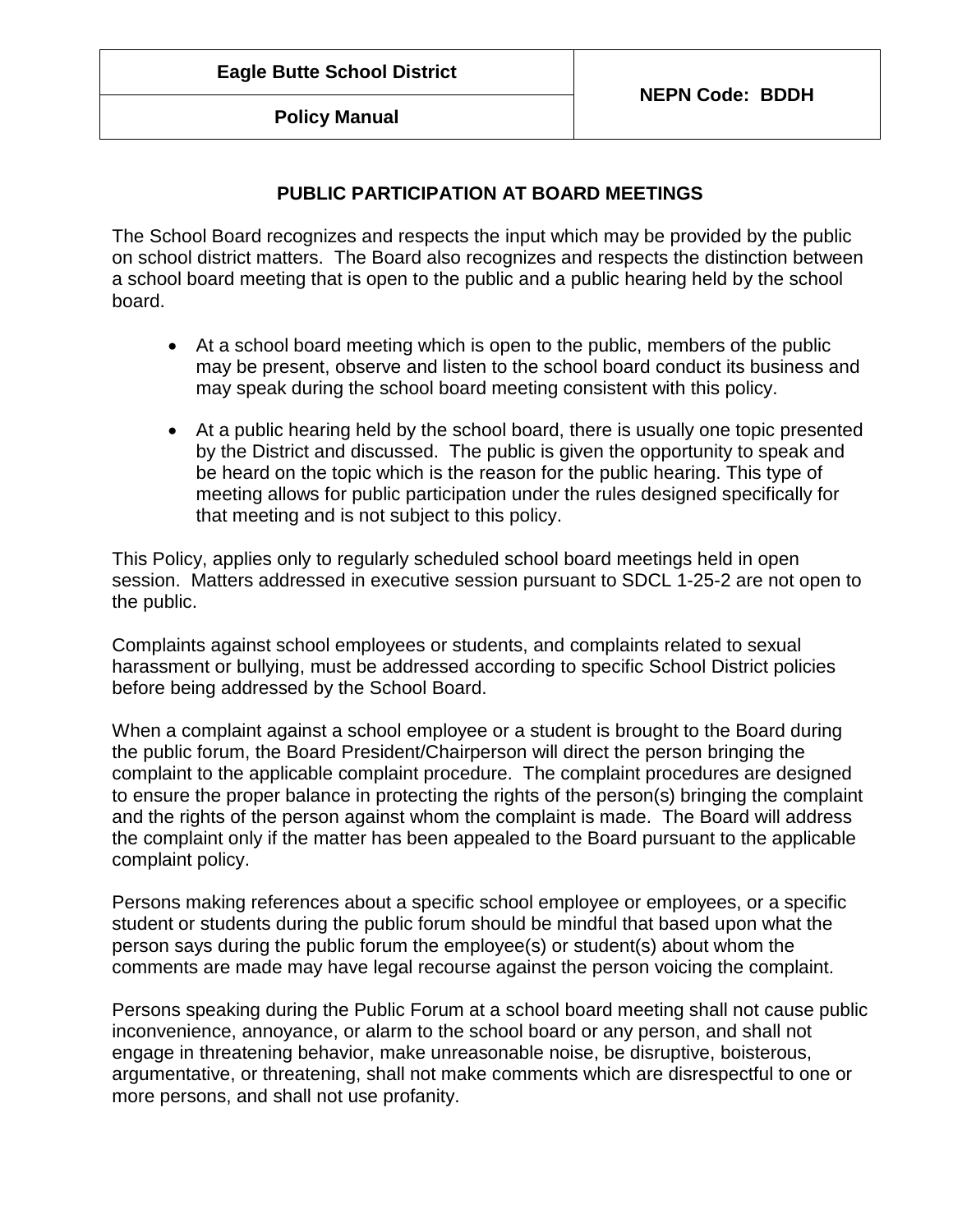The time designated for Public Forum on the agenda shall be immediately before the adoption of the meeting agenda by the school board.

In order to assure that the Board may conduct its meetings in a respectful and efficient manner, the procedure for public participation at regularly scheduled monthly school board meetings is as follows:

### **1. Agenda and Non-Agenda Items:**

- a. Before the meeting is called to order, an individual who desires to speak at a school board meeting must verbally or in writing inform the Superintendent, the Business Manager or the Board President of the person's desire to speak and the topic upon which the person intends to speak. The requesting party must sign a form (prepared by the school district) with their name, address, email and topic to be addressed at least 5 calendar days prior to the meeting of the Board, at which they wish for the item to be considered.
- b. During the time designated for Public Forum the Board President will recognize the person who signed up to speak and the person may speak on the topic according to the rules set forth in this policy.
- c. A speaker shall be granted 5 minutes to present comments to the school board. Upon receiving a request for an extension of time from the speaker, the school board, upon a motion being made and passed by a majority of school board members present and voting, may grant an additional amount of time not to exceed 5 minutes. Additional extensions may be granted only upon a two-thirds vote of school board members present and voting.
- d. Should a number of persons wish to address the school board on the same agenda item, or should the comments become repetitious, the School Board President, in the President's sole discretion, may shorten the time for comments to two minutes per person in order that persons wishing to address the school board may be heard and still allow the school board sufficient time to conduct its agenda business.

#### **2. Adding an Item to the School Board Meeting Agenda in Order to Request Specific School Board Action:**

- a. Any person or delegation (with one person being the spokesperson for the delegation) making a specific request to the school board which would require formal action by the school board must present a written request to the Superintendent for the item to be placed on the school board meeting proposed agenda. The written request must be submitted to the Superintendent at least five calendar days before the school board meeting.
- b. The specific request to add an item to the agenda shall clearly identify what is being requested and why, signed by the person making the request, and include the person's name, address, email and telephone number.
- c. The Superintendent will forward the request to the School Board President and the Board President will decide whether the item will be placed on the proposed agenda.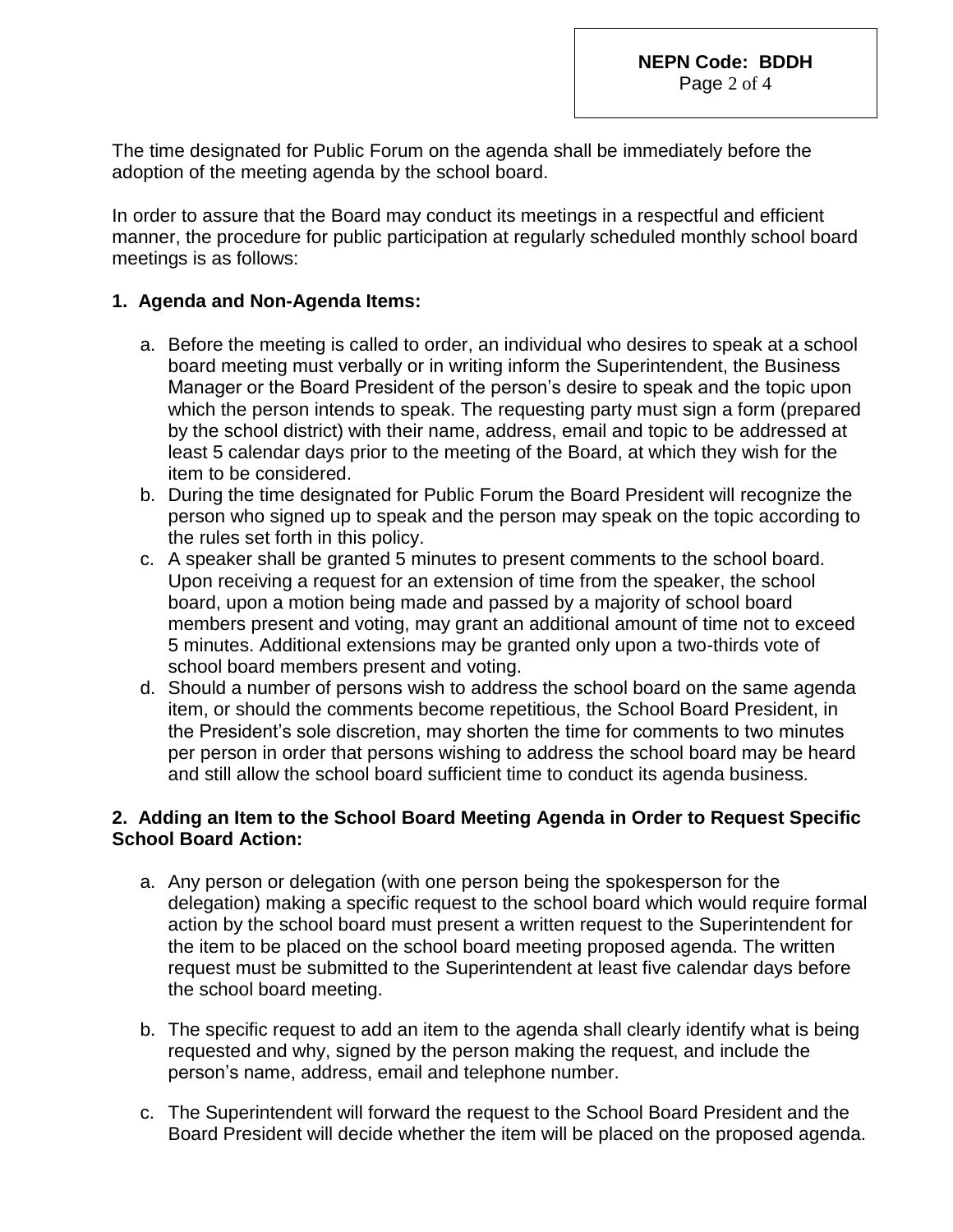Whether any item is to be addressed at the school board meeting is determined by a majority of school board members at the beginning of the school board meeting when the school board adopts the proposed agenda as printed or adopted after being modified.

- d. If the item on the meeting agenda is adopted by the school board, the person or spokesperson for the delegation who has submitted the request for specific school board action will be granted 10 minutes to explain the request to the school board. Upon receiving a request for an extension of time from the speaker, the school board, upon a motion being made and passed by the majority of school board members present, may grant an additional amount of time not to exceed 5 minutes. Additional extensions may be granted only upon a two-thirds vote of school board members present and voting.
- e. In the sole discretion of the school board, requests to the school board for specific action submitted after the proposed agenda has been posted may be:
	- deferred until the next regular meeting or a special school board meeting, or
	- added to the meeting agenda for discussion purposes only, or
	- added to the agenda for discussion and possible action.

#### **3. Authority of Presiding Officer:**

The Board vests in its presiding officer the authority to terminate the right of any person to speak at the end of the time granted pursuant to provision 1.d, provision 1.e. or provision 2.d. as set forth in this policy. The presiding officer may also terminate the right of a person to speak at a school board meeting should the person cause public inconvenience, annoyance, or alarm to the school board or any person, engage in threatening behavior, make unreasonable noise, disturb or be disruptive of an official school board meeting, or when comments are disrespectful to one or more persons, boisterous, argumentative, threatening, or contain profanity.

If deemed necessary by the presiding officer, the presiding officer may contact local law enforcement to have a person removed from the school board meeting as it is a violation of law for a person to intentionally cause or create a risk of serious public inconvenience, annoyance, alarm or disturbance at a school board meeting.

Adopted: April 14, 2014

Revised: March 14<sup>th</sup>, 2022